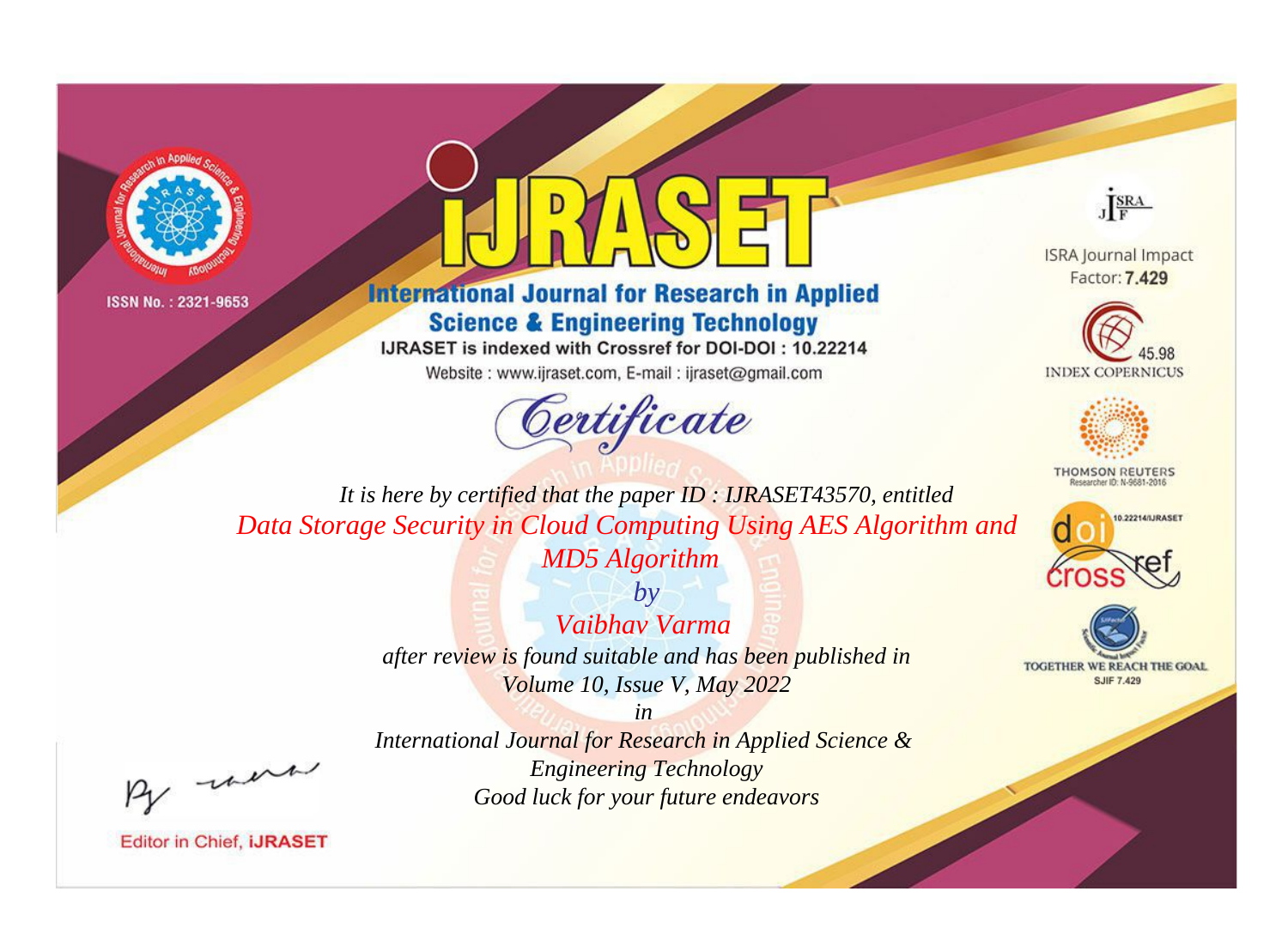



**International Journal for Research in Applied Science & Engineering Technology** 

IJRASET is indexed with Crossref for DOI-DOI: 10.22214

Website: www.ijraset.com, E-mail: ijraset@gmail.com



JERA

**ISRA Journal Impact** Factor: 7.429





**THOMSON REUTERS** 



TOGETHER WE REACH THE GOAL **SJIF 7.429** 

It is here by certified that the paper ID: IJRASET43570, entitled Data Storage Security in Cloud Computing Using AES Algorithm and **MD5** Algorithm

> $b\nu$ **Mohit Patil** after review is found suitable and has been published in Volume 10, Issue V, May 2022

were

International Journal for Research in Applied Science & **Engineering Technology** Good luck for your future endeavors

 $in$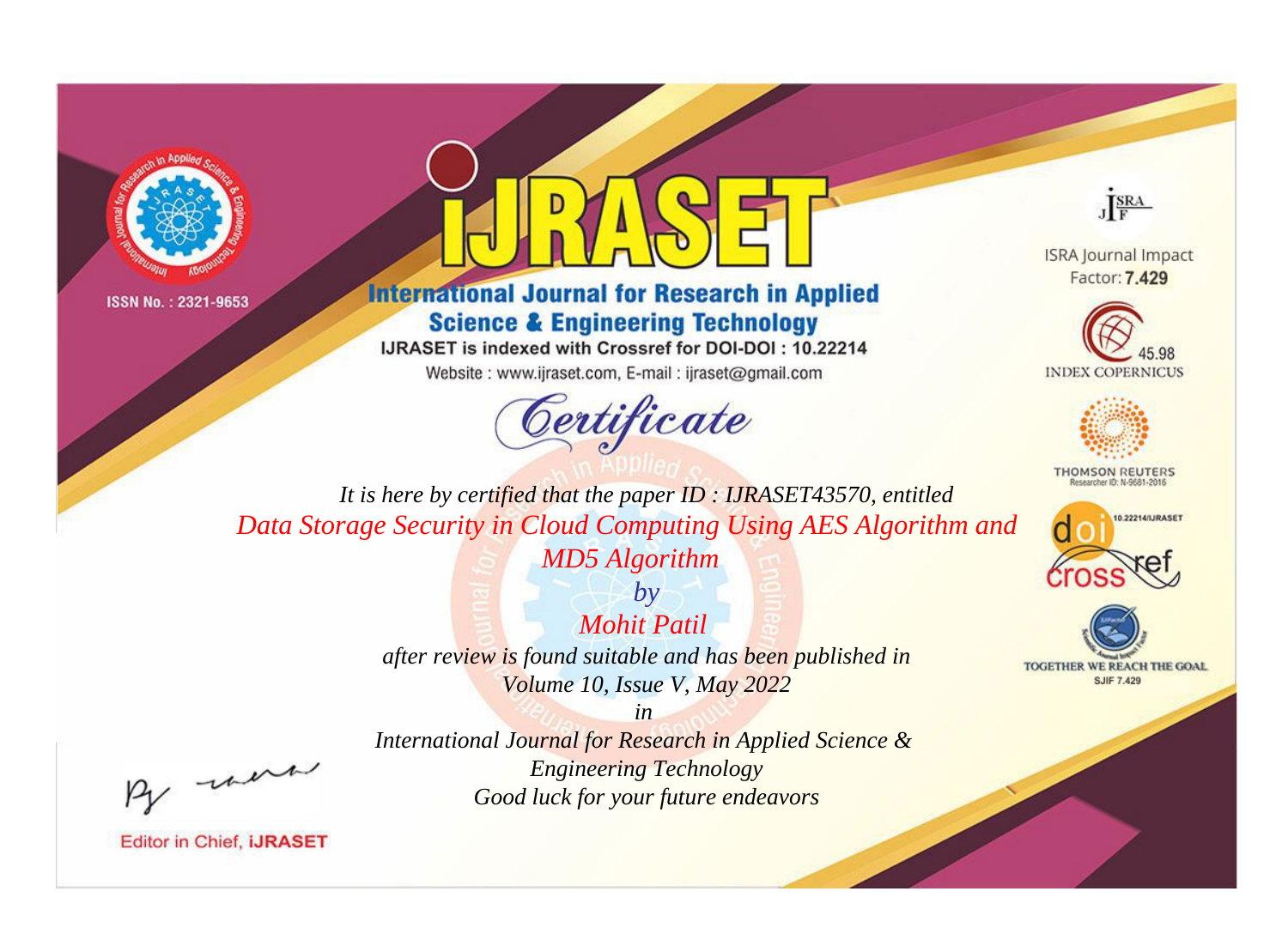



**International Journal for Research in Applied Science & Engineering Technology** 

IJRASET is indexed with Crossref for DOI-DOI: 10.22214

Website: www.ijraset.com, E-mail: ijraset@gmail.com



JERA

**ISRA Journal Impact** Factor: 7.429





**THOMSON REUTERS** 



TOGETHER WE REACH THE GOAL **SJIF 7.429** 

It is here by certified that the paper ID: IJRASET43570, entitled Data Storage Security in Cloud Computing Using AES Algorithm and **MD5** Algorithm

> $b\nu$ **Sonal Patil** after review is found suitable and has been published in Volume 10, Issue V, May 2022

were

International Journal for Research in Applied Science & **Engineering Technology** Good luck for your future endeavors

 $in$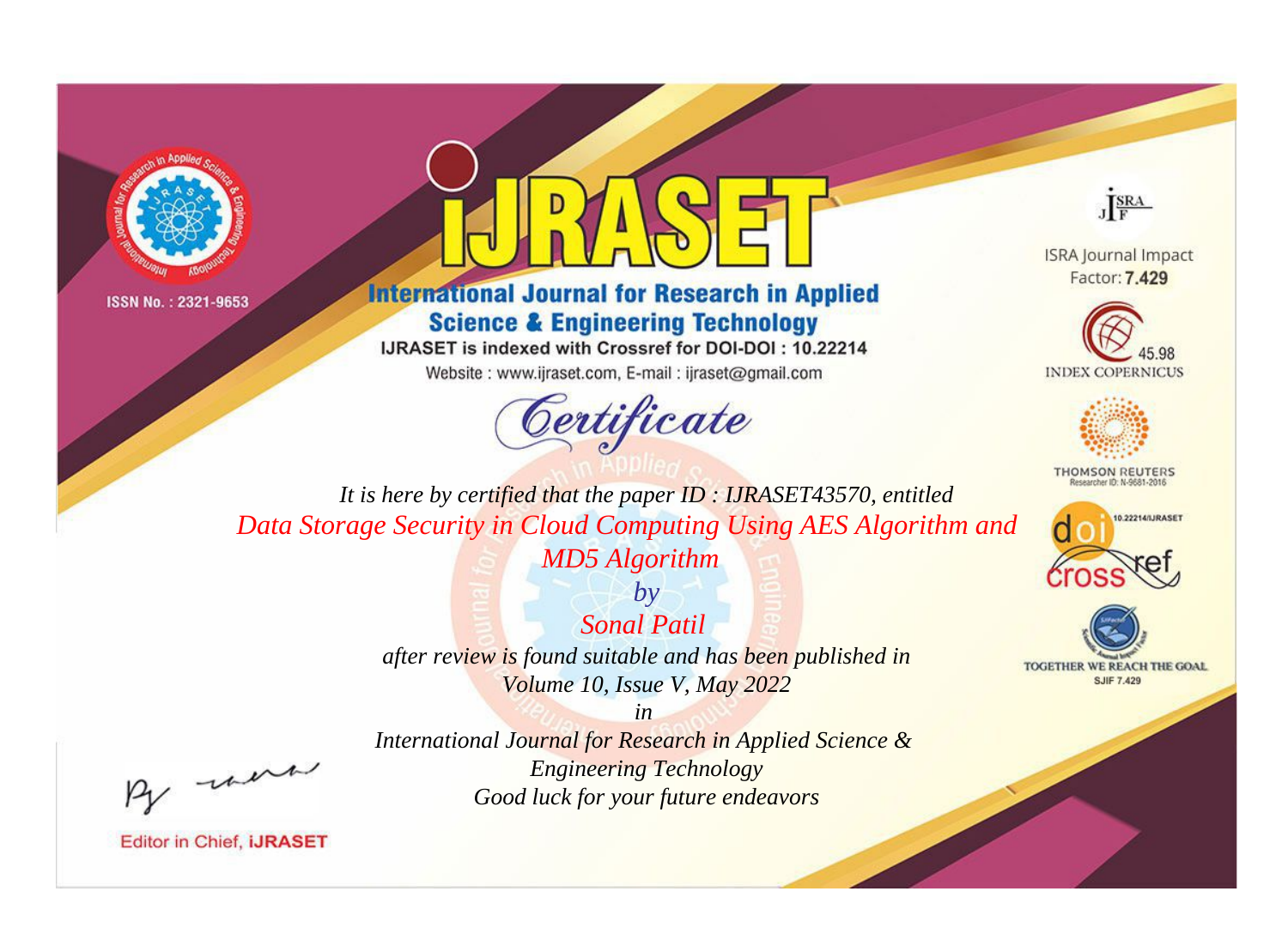



## **International Journal for Research in Applied Science & Engineering Technology**

IJRASET is indexed with Crossref for DOI-DOI: 10.22214

Website: www.ijraset.com, E-mail: ijraset@gmail.com



JERA

**ISRA Journal Impact** Factor: 7.429





**THOMSON REUTERS** 



TOGETHER WE REACH THE GOAL **SJIF 7.429** 

It is here by certified that the paper ID: IJRASET43570, entitled Data Storage Security in Cloud Computing Using AES Algorithm and **MD5** Algorithm

> $b\nu$ Madhuri Patil after review is found suitable and has been published in Volume 10, Issue V, May 2022

> > $in$

were

International Journal for Research in Applied Science & **Engineering Technology** Good luck for your future endeavors